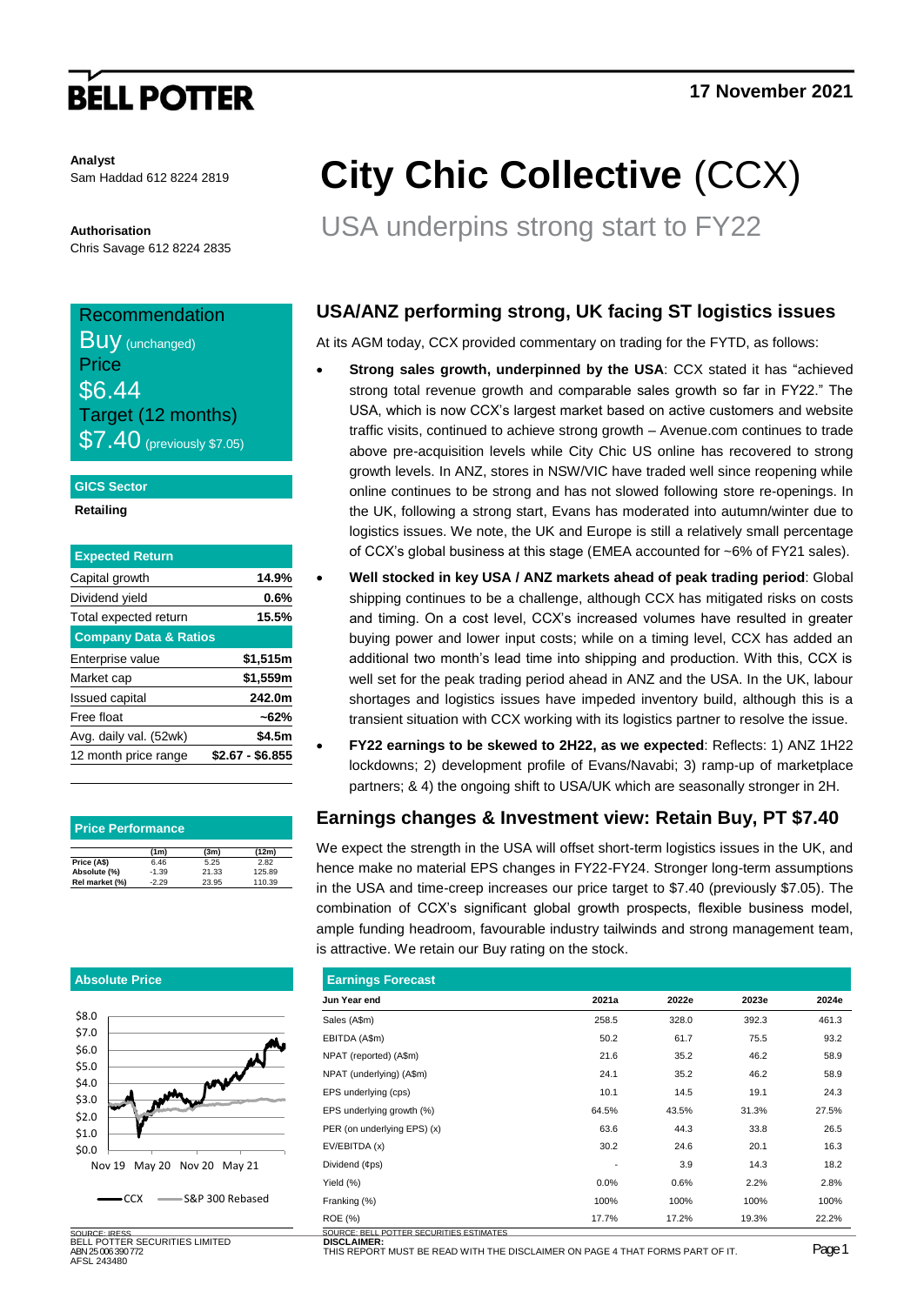## **City Chic Collective**

## **Company Description**

City Chic Collective Limited (CCX) is a global multichannel retailer, with >70% of sales online, specialising in plus-size women's apparel, accessories and footwear. It is a collective of customer-led brands including City Chic, Avenue, Evans, Navabi, CCX, Hips & Curves and Fox & Royal. Following CCX's recent acquisitions of Evans and Navabi, the company now has four high traffic online platforms, each with a strong customer following, across four key markets. These include City Chic in ANZ, Avenue in the USA, Evans in the UK and Navabi in Europe/UK.

### **Investment Strategy**

We rate CCX Buy with a price target of \$7.40. CCX's growth strategy seeks to capitalise on its leading ANZ market position while also continuing to grow its international presence. In ANZ, online is CCX's most profitable channel & offers the most upside (lifestyle extensions, broader product range through online exclusives). Offshore, the key market opportunity is the USA (priority is to grow online via City Chic US, Avenue, Evans, Navabi and Hips & Curves websites).

### **Valuation**

Our blended 12-month price target is \$7.40. Our DCF is \$7.64 (WACC of 9.5%) while our SOTP (EV/EBITDA basis) is \$7.15. We take a simple average to derive our price target.

## **Risk to Investment Thesis**

Key Investment risks include (but are not limited to):

- **COVID-19**: The substantial impact of COVID-19 on the global & domestic economies is creating enormous volatility and uncertainty in global share markets. The forecasts in the report may be subject to significant changes if this situation continues for an extended period of time.
- **Offshore expansion:** CCX's growth strategy is reliant on a number of partnerships. Unforeseen changes/termination in arrangements may impact our earnings forecasts.
- **Brand Deterioration:** Due to poor product quality/design, or poor customer service.
- **Store program in ANZ**, (albeit CCX's primary focus is online)**:**.Changes to the store program, or failure to renew/obtain leases on acceptable terms, may impact earnings.
- **Competition:** New competitors or aggressive behaviour from existing competitors may impact CCX's market position and profits.
- **Cyclical risk**: CCX retails mainly apparel & accessories which are discretionary items.
- **Changing Consumer Trends/Preferences**: Failure to move with changing consumer trends/preferences could impact sales.
- **Personnel risk:** The loss of key senior personnel may affect CCX's ability to execute on business strategies, achieve targets, as well as move with current trends.
- **FX movements:** CCX operates locally and offshore, hence generates revenue & incurs costs in foreign currencies. Most goods sourced for domestic business are priced in \$A.
- **Product & Supply Chain:** CCX's products are manufactured in China and hence are exposed to risks around sourcing, production, warehousing & supply chain disruptions.

## **BELL POTTER**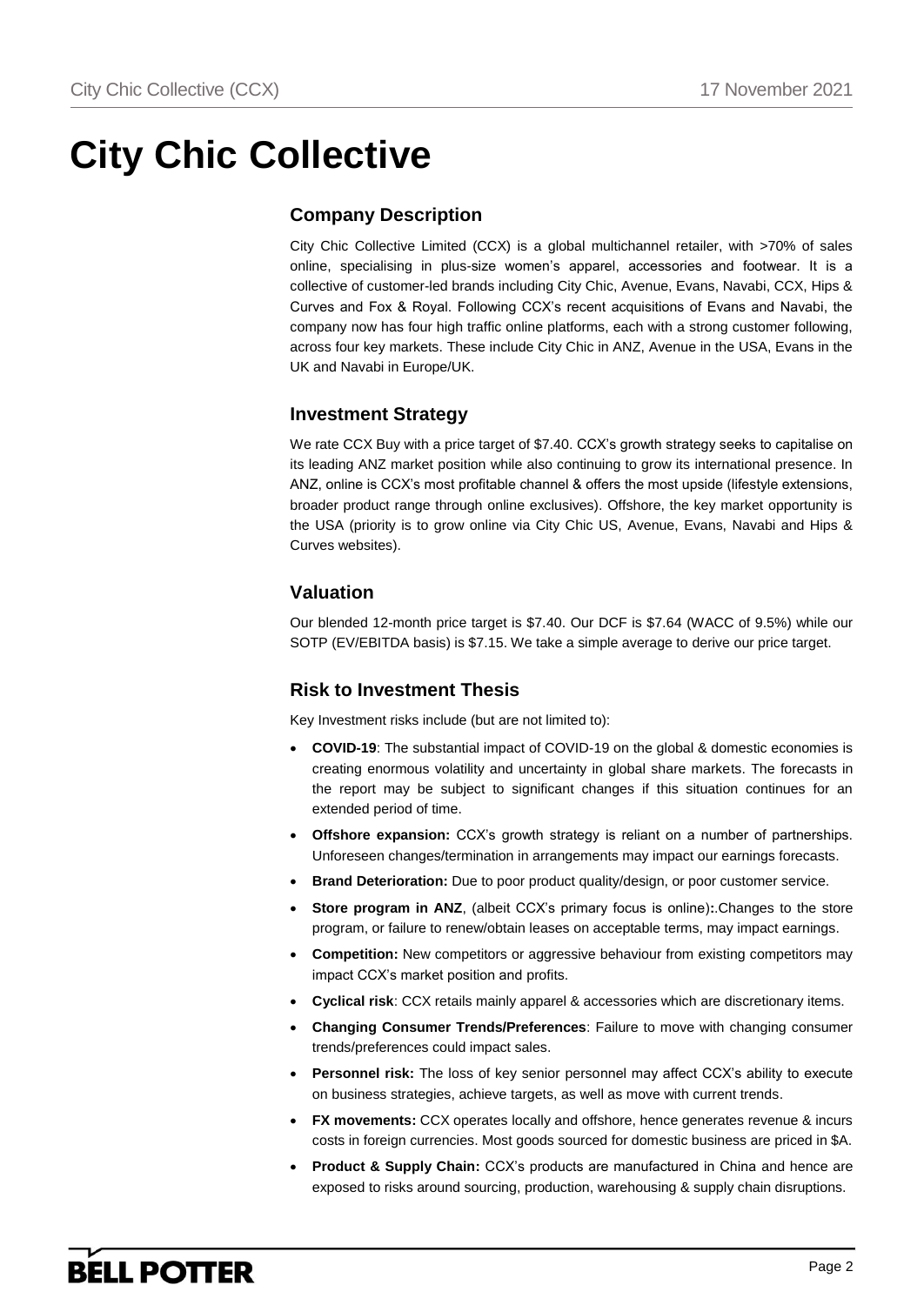## **City Chic Collective** as at 17 November 2021

City Chic Collective (CCX) 17 November 2021 Target (12 months) \$7.40 \$7.40 Recommendation Buy Price \$6.44

### **Table 1 - Financial summary**

| Jun Year end                                                 | 2019           | 2020           | 2021           | 2022e          | 2023e                    | 2024e          | Price                                 |              |                |              |              |              | \$6.44       |
|--------------------------------------------------------------|----------------|----------------|----------------|----------------|--------------------------|----------------|---------------------------------------|--------------|----------------|--------------|--------------|--------------|--------------|
| Profit & Loss (A\$m)                                         |                |                |                |                |                          |                | Recommendation                        |              |                |              |              |              | Buy          |
| Sales revenue                                                | 148.4          | 194.5          | 258.5          | 328.0          | 392.3                    | 461.3          | Diluted issued capital (m)            |              |                |              |              |              | 242.0        |
| Change                                                       | 12.6%          | 31.0%          | 32.9%          | 26.9%          | 19.6%                    | 17.6%          | Market cap (\$m)                      |              |                |              |              |              | 1,558.8      |
| EBITDA                                                       | 24.9           | 38.8           | 50.2           | 61.7           | 75.5                     | 93.2           | Target Price (A\$ps)                  |              |                |              |              | \$           | 7.40         |
| Change                                                       |                |                |                |                |                          |                |                                       |              |                |              |              |              |              |
| Deprec. & amort.                                             | (3.9)          | (17.5)         | (14.4)         | (12.8)         | (12.6)                   | (14.1)         | Jun Year end                          | 2019         | 2020           | 2021         | 2022e        | 2023e        | 2024e        |
| EBIT                                                         | 20.9           | 21.3           | 35.8           | 48.9           | 62.9                     | 79.2           | <b>Valuation Ratios</b>               |              |                |              |              |              |              |
| Net Interest                                                 | 0.4            | (1.3)          | (1.1)          | 0.7            | 2.1                      | 3.8            | Underlying EPS (¢ps)                  | 7.6          | 6.2            | 10.1         | 14.5         | 19.1         | 24.3         |
| Pre-tax profit                                               | 21.3           | 20.0           | 34.7           | 49.5           | 65.0                     | 82.9           | $\ldots$ % change                     | n/a          | $-19.4%$       | 64.5%        | 43.5%        | 31.3%        | 27.5%        |
| Tax expense                                                  | (6.2)          | (7.5)          | (10.7)         | (14.4)         | (18.9)                   | (24.0)         | PE (on underlying EPS) (x)            | 84.4         | 104.6          | 63.6         | 44.3         | 33.8         | 26.5         |
| tax rate                                                     | 29%            | 38%            | 31%            | 29%            | 29%                      | 29%            | EV/EBITDA (x)                         | 60.91        | 39.06          | 30.19        | 24.57        | 20.07        | 16.26        |
| Associates                                                   | ÷,             | ä,             | ÷.             | ÷.             | ä,                       | ä,             | EV/EBIT(x)                            | 72.38        | 71.14          | 42.30        | 31.01        | 24.10        | 19.14        |
| Minorities/Prefs                                             |                |                |                |                |                          |                | EV/Sales (x)                          | 10.21        | 7.79           | 5.86         | 4.62         | 3.86         | 3.28         |
| <b>Underlying Net Profit</b>                                 | 15.1           | 12.5           | 24.1           | 35.2           | 46.2                     | 58.9           |                                       |              |                |              |              |              |              |
| Change                                                       | n/a            | $-17.6%$       | 93.0%          | 46.2%          | 31.3%                    | 27.5%          | NTA (\$ps)                            | 0.15         | 0.07           | 0.44         | 0.58         | 0.69         | 0.79         |
| Abs. & extras.                                               | (0.9)          | (3.3)          | (2.5)          | $\blacksquare$ |                          |                | P/NTA(x)                              | 43.82        | 90.10          | 14.53        | 11.11        | 9.35         | 8.14         |
| <b>Reported Profit</b>                                       | 14.3           | 9.2            | 21.6           | 35.2           | 46.2                     | 58.9           | Book Value (\$ps)                     | 0.22         | 0.26           | 0.76         | 0.93         | 1.04         | 1.14         |
|                                                              |                |                |                |                |                          |                | Price/Book (x)                        | 28.82        | 24.57          | 8.52         | 6.91         | 6.19         | 5.63         |
| Assumed AASB16 adjustment to Underlying EBITE                |                | (12.3)         | (7.8)          | (7.9)          | (8.1)                    | (8.4)          |                                       |              |                | ÷.           |              |              |              |
| Underlying EBITDA (Pre-AASB16)                               |                | 26.5           | 42.4           | 53.7           | 67.4                     | 84.9           | $DPS$ (¢ps)                           | 6.5          | ÷.             |              | 3.9          | 14.3         | 18.2         |
|                                                              |                |                |                |                |                          |                | % pay-out                             | 82.7%        | 0.0%           | 0.0%         | 27.0%        | 75.0%        | 75.0%        |
| Cashflow (A\$m)<br>EBITDA                                    | 24.9           | 38.8           | 50.2           | 61.7           | 75.5                     | 93.2           | Yield (%)                             | 1.0%<br>100% | 0.0%<br>100%   | 0.0%<br>100% | 0.6%<br>100% | 2.2%<br>100% | 2.8%<br>100% |
|                                                              | (22.8)         | (7.2)          | (25.1)         |                | (5.4)                    |                | Franking (%)                          |              |                |              |              |              |              |
| Working capital changes                                      | 0.4            | (0.0)          |                | (5.5)<br>0.7   | 2.1                      | (6.2)<br>3.8   | <b>Performance Ratios</b>             |              |                |              |              |              |              |
| Net Interest Expense<br>Tax                                  |                | (4.4)          | (0.4)<br>(9.2) | (10.7)         |                          | (21.9)         | Revenue growth (%)                    | 12.6%        | 31.0%          | 32.9%        | 26.9%        | 19.6%        | 17.6%        |
| Other operating items                                        | (1.9)<br>21.0  | (1.9)          | (0.3)          | 1.5            | (16.6)<br>1.5            | 1.7            | EBITDA growth (%)                     | 25.1%        | 56.0%          | 29.4%        | 22.9%        | 22.4%        | 23.4%        |
| <b>Operating Cash Flow</b>                                   | 21.5           | 25.2           | 15.2           | 47.6           | 57.1                     | 70.6           | EBITDA/sales margin (%)               | 16.8%        | 19.9%          | 19.4%        | 18.8%        | 19.3%        | 20.2%        |
| Capex                                                        | (8.1)          | (5.5)          | (6.6)          | (6.6)          | (7.8)                    | (9.2)          | EBIT/sales margin (%)                 | 14.1%        | 11.0%          | 13.9%        | 14.9%        | 16.0%        | 17.2%        |
| <b>Free Cash Flow</b>                                        | 13.4           | 19.7           | 8.6            | 41.1           | 49.3                     | 61.4           |                                       |              |                |              |              |              |              |
| Acquisitions                                                 | (2.5)          | (25.7)         | (40.2)         | (9.6)          | $\blacksquare$           | $\blacksquare$ | Gross cash conversion (%)             | 92.7%        | 76.6%          | 49.4%        | 93.5%        | 94.9%        | 95.2%        |
| Disposals                                                    | 31.1           | $\epsilon$     | ٠              | ÷.             | ÷.                       | $\mathbf{r}$   | Free cash-flow yield (%)              | 1.1%         | 1.5%           | 0.6%         | 2.6%         | 3.2%         | 3.9%         |
| Payment of leases                                            | $\blacksquare$ | (11.6)         | (7.8)          | (4.5)          | (4.6)                    | (4.7)          | ROE (%)                               | 35.0%        | 24.7%          | 17.7%        | 17.2%        | 19.3%        | 22.2%        |
| Dividends paid                                               | (9.6)          | (2.9)          | ÷.             | ٠              | (25.8)                   | (40.1)         | <b>ROIC (%)</b>                       | 80.2%        | 29.9%          | 30.1%        | 30.9%        | 37.0%        | 44.3%        |
| Other investing items                                        | (25.4)         | $\blacksquare$ | ä,             | ä,             | ÷                        | ÷.             | Capex/Depn (x)                        | 2.1          | 1.0            | 1.0          | 1.3          | 1.7          | 1.6          |
| Equity                                                       | $\sim$         | ÷.             | 108.6          | ä,             | ä,                       | $\mathbf{r}$   |                                       |              |                |              |              |              |              |
| Debt increase/(reduction)                                    | (12.9)         | 17.5           | (17.5)         | (27.0)         | (18.9)                   | (16.5)         | Net interest cover (x)                | n/a          | 15.9           | 32.6         | n/a          | n/a          | n/a          |
|                                                              |                |                |                |                |                          |                | Core Net Debt/EBITDA (pre-AASB16) (x) | n/a          | $\blacksquare$ | n/a          | n/a          | n/a          | n/a          |
| <b>Balance Sheet (A\$m)</b>                                  |                |                |                |                |                          |                | Net debt/equity (%)                   | $-52.4%$     | 43.3%          | $-23.7%$     | $-31.1%$     | $-35.3%$     | $-38.0%$     |
| Cash                                                         | 23.2           | 21.4           | 71.5           | 79.7           | 98.6                     | 115.2          | Net debt/net debt + equity (%)        | $-110.3%$    | 30.2%          | $-31.1%$     | $-45.2%$     | $-54.5%$     | $-61.3%$     |
| Receivables                                                  | 4.6            | 5.1            | 5.6            | 8.6            | 9.9                      | 11.4           |                                       |              |                |              |              |              |              |
| Inventories & WIP                                            | 19.4           | 38.1           | 67.0           | 77.5           | 89.0                     | 102.3          | Half yearly (A\$m)                    | 2H19         | 1H20           | 2H20         | 1H21         | 2H21         | 1H22e        |
| Other current assets                                         | 1.3            | 2.3            | 6.9            | 6.9            | 6.9                      | 6.9            | Sales revenue                         | 73.0         | 104.8          | 89.7         | 117.1        | 141.4        | 155.8        |
| <b>Current Assets</b>                                        | 48.5           | 66.8           | 150.9          | 172.7          | 204.4                    | 235.7          | EBITDA                                | 9.1          | 27.0           | 11.8         | 27.2         | 23.0         | 29.2         |
| Receivables                                                  | $\cdot$        | $\blacksquare$ | $\blacksquare$ | ٠              | $\overline{\phantom{a}}$ | $\blacksquare$ | Deprec. & amort.                      | (3.0)        | (2.3)          | (3.5)        | (3.1)        | (3.3)        | (2.5)        |
| Assoc & investments                                          | $\sim$         | $\blacksquare$ | ×.             | ÷.             | $\blacksquare$           | ÷.             | EBIT                                  | 6.1          | 18.4           | 2.9          | 20.0         | 15.8         | 22.8         |
| Fixed Assets (PP&E)                                          | 9.3            | 8.9            | 10.2           | 11.8           | 15.1                     | 18.6           | Interest expense                      | 0.2          | (0.6)          | (0.8)        | (0.5)        | (0.6)        | (0.0)        |
| Right-of-use Assets                                          | $\blacksquare$ | 22.3           | 22.4           | 23.0           | 23.6                     | 24.2           | Pre-tax profit                        | 6.3          | 17.8           | 2.1          | 19.5         | 15.2         | 22.8         |
| Intangibles                                                  | 15.2           | 39.2           | 75.6           | 85.2           | 85.2                     | 85.2           | Tax expense                           | (2.2)        | (5.5)          | (2.0)        | (5.8)        | (4.9)        | (6.6)        |
| Other non-curr assets                                        | 12.1           | 8.7            | 7.8            | 7.8            | 7.8                      | 7.8            | tax rate                              | 34%          | 31%            | 92%          | 30%          | 32%          | 29%          |
| <b>Non Current Assets</b>                                    | 36.5           | 79.1           | 116.0          | 127.9          | 131.7                    | 135.8          | Associates                            | ä,           | ä,             | ä,           | ä,           | ÷            |              |
| <b>Total Assets</b>                                          | 85.0           | 145.8          | 267.0          | 300.5          | 336.1                    | 371.5          | Minorities                            |              | ٠              |              |              |              |              |
| Short term debt                                              |                | $\blacksquare$ | $\blacksquare$ | $\blacksquare$ | $\cdot$                  | $\blacksquare$ | <b>Underlying Net Profit</b>          | 4.1          | 12.3           | 0.2          | 13.7         | 10.3         | 16.2         |
| Creditors                                                    | 25.5           | 37.5           | 41.9           | 49.9           | 57.4                     | 65.9           | Abs. & extras.                        | 0.2          | (1.8)          | (1.5)        | (0.6)        | (1.9)        |              |
| Provisions                                                   | 10.6           | 8.9            | 9.9            | 11.3           | 12.7                     | 14.3           | <b>Reported Profit</b>                | 4.4          | 10.5           | (1.3)        | 13.1         | 8.4          | 16.2         |
| Other curr liabilities                                       | 0.8            | 9.3            | 12.4           | 12.6           | 12.8                     | 13.1           |                                       |              |                |              |              |              |              |
| <b>Current Liabilities</b>                                   | 36.9           | 55.7           | 64.1           | 73.8           | 82.9                     | 93.3           |                                       |              |                |              |              |              |              |
| LT debt (incl. leases)                                       | $\bullet$      | 35.5           | 18.8           | ÷              | $\bullet$                | $\sim$         |                                       |              |                |              |              |              |              |
| Creditors                                                    | $\cdot$        | $\blacksquare$ | $\blacksquare$ | ٠              | ٠                        | ÷.             |                                       |              |                |              |              |              |              |
| Provisions                                                   | 1.9            | 0.8            | 0.5<br>0.7     | 0.5            | 0.6<br>0.7               | 0.7<br>0.7     |                                       |              |                |              |              |              |              |
| Other non curr liabilities<br><b>Non Current Liabilities</b> | 1.9            |                |                | 0.7            |                          |                |                                       |              |                |              |              |              |              |
| <b>Total Liabilities</b>                                     | 3.8<br>40.7    | 36.3<br>92.0   | 19.9<br>84.1   | 1.2<br>75.0    | 1.3<br>84.2              | 1.4<br>94.7    |                                       |              |                |              |              |              |              |
| <b>Net Assets</b>                                            | 44.3           | 53.9           | 182.9          | 225.5          | 251.9                    | 276.8          |                                       |              |                |              |              |              |              |
| Share Capital                                                | 49.1           | 49.1           | 158.4          | 158.4          | 158.4                    | 158.4          |                                       |              |                |              |              |              |              |
| Reserves                                                     | (0.2)          | 2.2            | 0.4            | 0.4            | 0.4                      | 0.4            |                                       |              |                |              |              |              |              |
| <b>Retained Earnings</b>                                     | (4.6)          | 2.6            | 24.1           | 66.7           | 93.2                     | 118.0          |                                       |              |                |              |              |              |              |
| <b>Shareholders Equity</b>                                   | 44.3           | 53.9           | 182.9          | 225.5          | 251.9                    | 276.8          |                                       |              |                |              |              |              |              |
| Outside Equity Interests                                     | $\blacksquare$ | $\blacksquare$ | $\blacksquare$ | $\blacksquare$ | $\cdot$                  | $\sim$         |                                       |              |                |              |              |              |              |
| <b>Total Equity</b>                                          | 44.3           | 53.9           | 182.9          | 225.5          | 251.9                    | 276.8          |                                       |              |                |              |              |              |              |
|                                                              |                |                |                |                |                          |                |                                       |              |                |              |              |              |              |
| Core Net debt/(cash) \$m                                     | (23.2)         | (3.9)          | (71.5)         | (98.2)         | (116.9)                  | (133.2)        |                                       |              |                |              |              |              |              |
| Net debt/(cash) [incl. leases] \$m                           | (23.2)         | 23.3           | (43.4)         | (70.2)         | (88.9)                   | (105.2)        |                                       |              |                |              |              |              |              |
|                                                              |                |                |                |                |                          |                |                                       |              |                |              |              |              |              |

| Jun Year end                                  | 2019      | 2020           | 2021           | 2022e   | 2023e   | 2024e          | Price                                 |               |                |               |               |          | \$6.44        |
|-----------------------------------------------|-----------|----------------|----------------|---------|---------|----------------|---------------------------------------|---------------|----------------|---------------|---------------|----------|---------------|
| Profit & Loss (A\$m)                          |           |                |                |         |         |                | Recommendation                        |               |                |               |               |          | Buy           |
| Sales revenue                                 | 148.4     | 194.5          | 258.5          | 328.0   | 392.3   | 461.3          | Diluted issued capital (m)            |               |                |               |               |          | 242.0         |
| $\ldots$ Change                               | 12.6%     | 31.0%          | 32.9%          | 26.9%   | 19.6%   | 17.6%          | Market cap (\$m)                      |               |                |               |               |          | 1,558.8       |
| EBITDA                                        | 24.9      | 38.8           | 50.2           | 61.7    | 75.5    | 93.2           | Target Price (A\$ps)                  |               |                |               |               | S        | 7.40          |
| Change                                        |           |                |                |         |         |                |                                       |               |                |               |               |          |               |
| Deprec. & amort.                              | (3.9)     | (17.5)         | (14.4)         | (12.8)  | (12.6)  | (14.1)         | Jun Year end                          | 2019          | 2020           | 2021          | 2022e         | 2023e    | 2024e         |
| EBIT                                          | 20.9      | 21.3           | 35.8           | 48.9    | 62.9    | 79.2           | <b>Valuation Ratios</b>               |               |                |               |               |          |               |
| Net Interest                                  | 0.4       | (1.3)          | (1.1)          | 0.7     | 2.1     | 3.8            | Underlying EPS (¢ps)                  | 7.6           | 6.2            | 10.1          | 14.5          | 19.1     | 24.3          |
| Pre-tax profit                                | 21.3      | 20.0           | 34.7           | 49.5    | 65.0    | 82.9           | $\ldots$ % change                     | n/a           | $-19.4%$       | 64.5%         | 43.5%         | 31.3%    | 27.5%         |
| Tax expense                                   | (6.2)     | (7.5)          | (10.7)         | (14.4)  | (18.9)  | (24.0)         | PE (on underlying EPS) (x)            | 84.4          | 104.6          | 63.6          | 44.3          | 33.8     | 26.5          |
| tax rate                                      | 29%       | 38%            | 31%            | 29%     | 29%     | 29%            | EV/EBITDA (x)                         | 60.91         | 39.06          | 30.19         | 24.57         | 20.07    | 16.26         |
| Associates                                    |           |                |                |         |         | ÷.             | EV/EBIT(x)                            | 72.38         | 71.14          | 42.30         | 31.01         | 24.10    | 19.14         |
| Minorities/Prefs                              |           | ٠              | ×              |         |         | $\blacksquare$ | EV/Sales (x)                          | 10.21         | 7.79           | 5.86          | 4.62          | 3.86     | 3.28          |
| <b>Underlying Net Profit</b>                  | 15.1      | 12.5           | 24.1           | 35.2    | 46.2    | 58.9           |                                       |               |                |               |               |          |               |
| Change                                        | n/a       | $-17.6%$       | 93.0%          | 46.2%   | 31.3%   | 27.5%          | NTA (\$ps)                            | 0.15          | 0.07           | 0.44          | 0.58          | 0.69     | 0.79          |
| Abs. & extras.                                | (0.9)     | (3.3)          | (2.5)          | ×.      | ÷       | ÷.             | P/NTA(x)                              | 43.82         | 90.10          | 14.53         | 11.11         | 9.35     | 8.14          |
| <b>Reported Profit</b>                        | 14.3      | 9.2            | 21.6           | 35.2    | 46.2    | 58.9           | Book Value (\$ps)                     | 0.22          | 0.26           | 0.76          | 0.93          | 1.04     | 1.14          |
|                                               |           |                |                |         |         |                | Price/Book (x)                        | 28.82         | 24.57          | 8.52          | 6.91          | 6.19     | 5.63          |
| Assumed AASB16 adjustment to Underlying EBITD |           | (12.3)         | (7.8)          | (7.9)   | (8.1)   | (8.4)          |                                       |               |                |               |               |          |               |
| Underlying EBITDA (Pre-AASB16)                |           | 26.5           | 42.4           | 53.7    | 67.4    | 84.9           | $DPS$ (¢ps)                           | 6.5           | $\epsilon$     | $\epsilon$    | 3.9           | 14.3     | 18.2          |
|                                               |           |                |                |         |         |                | $\ldots$ % pay-out                    | 82.7%         | 0.0%           | 0.0%          | 27.0%         | 75.0%    | 75.0%         |
| <b>Cashflow (A\$m)</b>                        |           |                |                |         |         |                | Yield (%)                             | 1.0%          | 0.0%           | 0.0%          | 0.6%          | 2.2%     | 2.8%          |
| EBITDA                                        | 24.9      | 38.8           | 50.2           | 61.7    | 75.5    | 93.2           | Franking (%)                          | 100%          | 100%           | 100%          | 100%          | 100%     | 100%          |
| Working capital changes                       | (22.8)    | (7.2)          | (25.1)         | (5.5)   | (5.4)   | (6.2)          |                                       |               |                |               |               |          |               |
| Net Interest Expense                          | 0.4       | (0.0)          | (0.4)          | 0.7     | 2.1     | 3.8            | <b>Performance Ratios</b>             |               |                |               |               |          |               |
| Тах                                           | (1.9)     | (4.4)          | (9.2)          | (10.7)  | (16.6)  | (21.9)         | Revenue growth (%)                    | 12.6%         | 31.0%          | 32.9%         | 26.9%         | 19.6%    | 17.6%         |
| Other operating items                         | 21.0      | (1.9)          | (0.3)          | 1.5     | 1.5     | 1.7            | EBITDA growth (%)                     | 25.1%         | 56.0%          | 29.4%         | 22.9%         | 22.4%    | 23.4%         |
| <b>Operating Cash Flow</b>                    | 21.5      | 25.2           | 15.2           | 47.6    | 57.1    | 70.6           | EBITDA/sales margin (%)               | 16.8%         | 19.9%          | 19.4%         | 18.8%         | 19.3%    | 20.2%         |
|                                               | (8.1)     | (5.5)          | (6.6)          | (6.6)   | (7.8)   | (9.2)          | EBIT/sales margin (%)                 | 14.1%         | 11.0%          | 13.9%         | 14.9%         | 16.0%    | 17.2%         |
| Capex                                         | 13.4      | 19.7           | 8.6            |         |         |                |                                       |               |                |               |               |          |               |
| Free Cash Flow                                |           |                |                | 41.1    | 49.3    | 61.4<br>×,     |                                       |               | 76.6%          | 49.4%         | 93.5%         | 94.9%    |               |
| Acquisitions                                  | (2.5)     | (25.7)         | (40.2)         | (9.6)   |         |                | Gross cash conversion (%)             | 92.7%         |                |               |               |          | 95.2%         |
| Disposals                                     | 31.1<br>÷ |                |                |         |         |                | Free cash-flow yield (%)              | 1.1%<br>35.0% | 1.5%<br>24.7%  | 0.6%<br>17.7% | 2.6%<br>17.2% | 3.2%     | 3.9%<br>22.2% |
| Payment of leases                             |           | (11.6)         | (7.8)          | (4.5)   | (4.6)   | (4.7)          | ROE (%)                               |               |                |               |               | 19.3%    |               |
| Dividends paid                                | (9.6)     | (2.9)          |                |         | (25.8)  | (40.1)         | <b>ROIC (%)</b>                       | 80.2%         | 29.9%          | 30.1%         | 30.9%         | 37.0%    | 44.3%         |
| Other investing items                         | (25.4)    | $\sim$         | $\sim$         | ÷       | ×       | ÷.             | Capex/Depn (x)                        | 2.1           | 1.0            | 1.0           | 1.3           | 1.7      | 1.6           |
| Eauitv                                        | ÷.        | $\sim$         | 108.6          |         |         |                |                                       |               |                |               |               |          |               |
| Debt increase/(reduction)                     | (12.9)    | 17.5           | (17.5)         | (27.0)  | (18.9)  | (16.5)         | Net interest cover (x)                | n/a           | 15.9           | 32.6          | n/a           | n/a      | n/a           |
|                                               |           |                |                |         |         |                | Core Net Debt/EBITDA (pre-AASB16) (x) | n/a           | $\blacksquare$ | n/a           | n/a           | n/a      | n/a           |
| Balance Sheet (A\$m)                          |           |                |                |         |         |                | Net debt/equity (%)                   | $-52.4%$      | 43.3%          | $-23.7%$      | $-31.1%$      | $-35.3%$ | $-38.0%$      |
| Cash                                          | 23.2      | 21.4           | 71.5           | 79.7    | 98.6    | 115.2          | Net debt/net debt + equity (%)        | $-110.3%$     | 30.2%          | $-31.1%$      | $-45.2%$      | $-54.5%$ | $-61.3%$      |
| Receivables                                   | 4.6       | 5.1            | 5.6            | 8.6     | 9.9     | 11.4           |                                       |               |                |               |               |          |               |
| Inventories & WIP                             | 19.4      | 38.1           | 67.0           | 77.5    | 89.0    | 102.3          | Half yearly (A\$m)                    | 2H19          | 1H20           | 2H20          | 1H21          | 2H21     | 1H22e         |
| Other current assets                          | 1.3       | 2.3            | 6.9            | 6.9     | 6.9     | 6.9            | Sales revenue                         | 73.0          | 104.8          | 89.7          | 117.1         | 141.4    | 155.8         |
| <b>Current Assets</b>                         | 48.5      | 66.8           | 150.9          | 172.7   | 204.4   | 235.7          | EBITDA                                | 9.1           | 27.0           | 11.8          | 27.2          | 23.0     | 29.2          |
| Receivables                                   | ÷.        | $\epsilon$     | $\cdot$        | $\cdot$ | $\cdot$ | $\blacksquare$ | Deprec. & amort.                      | (3.0)         | (2.3)          | (3.5)         | (3.1)         | (3.3)    | (2.5)         |
| Assoc & investments                           | ä,        | ÷              | $\blacksquare$ | ÷,      | ÷       | ÷,             | EBIT                                  | 6.1           | 18.4           | 2.9           | 20.0          | 15.8     | 22.8          |
| Fixed Assets (PP&E)                           | 9.3       | 8.9            | 10.2           | 11.8    | 15.1    | 18.6           | Interest expense                      | 0.2           | (0.6)          | (0.8)         | (0.5)         | (0.6)    | (0.0)         |
| Right-of-use Assets                           |           | 22.3           | 22.4           | 23.0    | 23.6    | 24.2           | Pre-tax profit                        | 6.3           | 17.8           | 2.1           | 19.5          | 15.2     | 22.8          |
| Intangibles                                   | 15.2      | 39.2           | 75.6           | 85.2    | 85.2    | 85.2           | Tax expense                           | (2.2)         | (5.5)          | (2.0)         | (5.8)         | (4.9)    | (6.6)         |
| Other non-curr assets                         | 12.1      | 8.7            | 7.8            | 7.8     | 7.8     | 7.8            | tax rate                              | 34%           | 31%            | 92%           | 30%           | 32%      | 29%           |
| <b>Non Current Assets</b>                     | 36.5      | 79.1           | 116.0          | 127.9   | 131.7   | 135.8          | Associates                            |               |                |               |               |          |               |
| <b>Total Assets</b>                           | 85.0      | 145.8          | 267.0          | 300.5   | 336.1   | 371.5          | Minorities                            |               |                |               |               |          |               |
| Short term debt                               | $\cdot$   | $\blacksquare$ | $\cdot$        | $\cdot$ | $\sim$  | $\cdot$        | <b>Underlying Net Profit</b>          | 4.1           | 12.3           | 0.2           | 13.7          | 10.3     | 16.2          |
| Creditors                                     | 25.5      | 37.5           | 41.9           | 49.9    | 57.4    | 65.9           | Abs. & extras.                        | 0.2           | (1.8)          | (1.5)         | (0.6)         | (1.9)    |               |

SOURCE: BELL POTTER SECURITIES ESTIMATES

## **BELL POTTER**